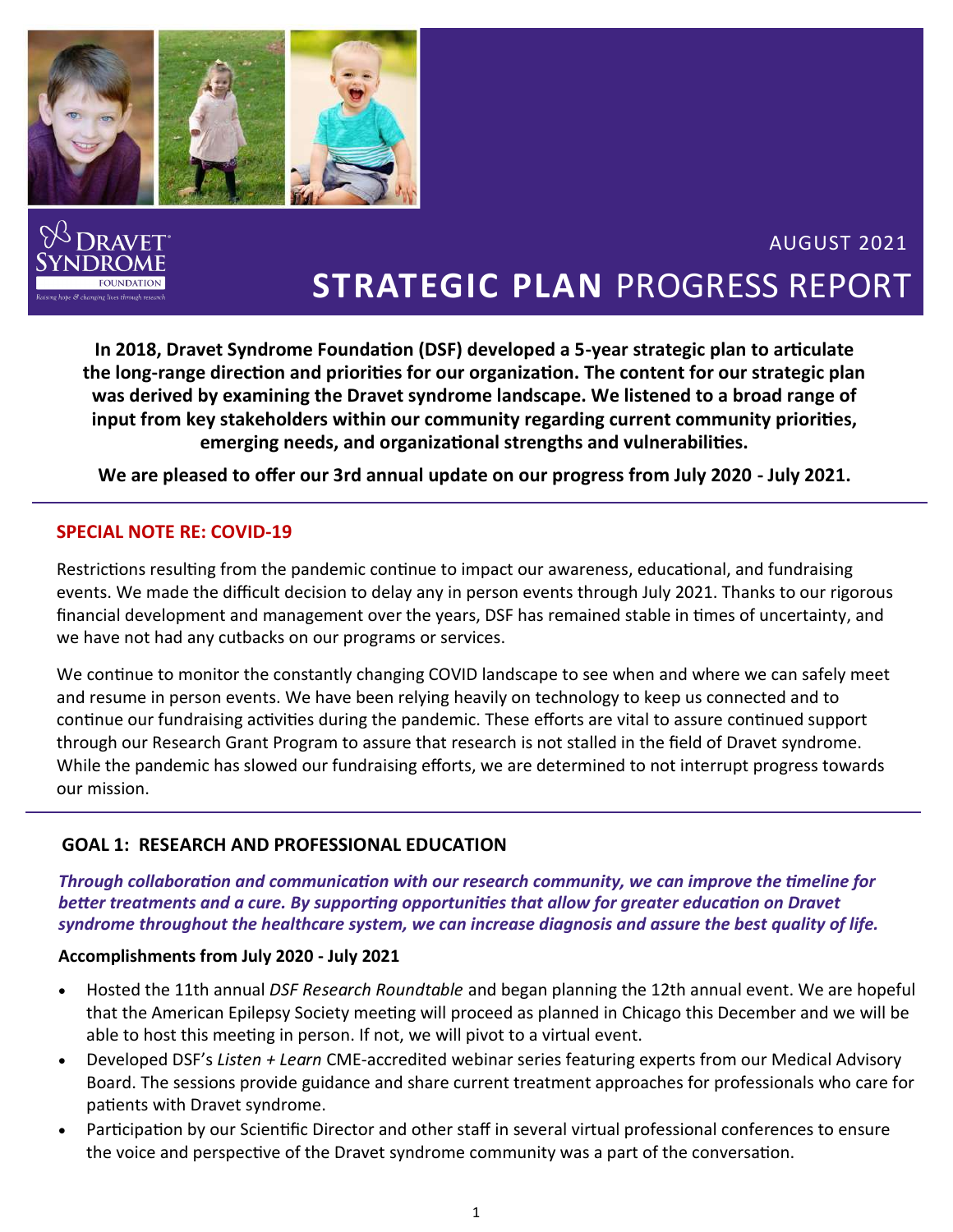

### **GOAL 2: INCREASE REVENUE TO SUPPORT OUR PROGRAMS**

*Funding growth is challenging particularly for a rare disease nonprofit. By increasing and diversifying our revenue streams we can ensure we have a sustainable operating model that meets the demands of our continuously growing community, and guarantee our success and longevity.*

#### **Accomplishments from July 2020 - July 2021**

Due to the ongoing impact from the COVID19 pandemic, all of our fundraising events were either cancelled, postponed, or modified into virtual events.

- Hosted our second *Party in Your PJs for Dravet* in place of our annual signature gala. This year we honored our Scientific Advisory Board Members.
- Began promotion of our *Steps Toward a Cure* series of walks and 5Ks as a week-long virtual event that will take place from September 18-25, 2021.
- Began rescheduling postponed 2021 gala events for new dates in 2022.

### **GOAL 3: EXPAND FAMILY EDUCATION & ADVOCACY**

#### *We will continue to support patients and families with disease education and advocacy needs through maintenance and expansion of patient resources, as well as family-to-family support.*

#### **Accomplishments from July 2020 - July 2021**

- Hosted a virtual conference in June 2021 that offered two days of sessions, highlighting important updates in Dravet syndrome research and clinical care.
- Led the development of the *Seizure Action Plan Coalition,* along with the Lennox-Gastaut Foundation and the TSC Alliance. This effort is designed to raise awareness of what a seizure action plan (SAP) is; the importance of a SAP in the health management of those with epilepsy; and resources to develop an individualized SAP.
- Developed our *Newly Diagnosed Patient Kit*, which includes a printed guide for newly diagnosed families, as well as a medication bag and other materials to assure families have the tools and resources they need to manage their loved one's care.
- Organized virtual *Day of Dravet* workshops for October 2021, which will replace our annual in-person events, with a focus on daily living and caregiver concerns.
- Distributed \$22,398 through our *Patient Assistance Grant Program*.
- Increased membership in our private parents support group by approximately 6%.
- Hired a communications company to expand and oversee our social media communication and help increase awareness of Dravet syndrome.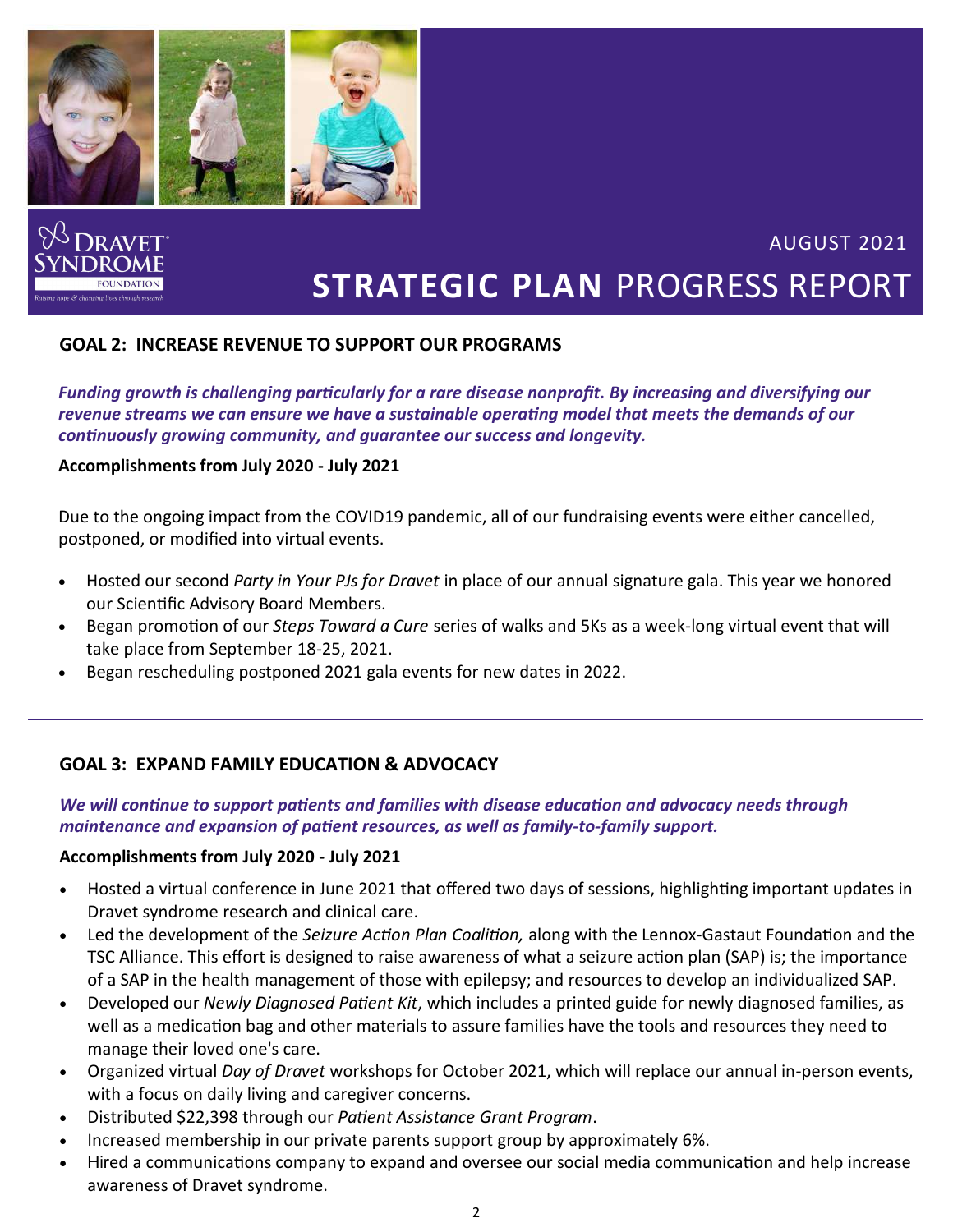

### **GOAL 4: ENHANCE COMMUNITY DEVELOPMENT & COMMUNICATIONS**

*By increasing the leadership roles of our staff, board, volunteers, and donors we can build on current strengths through internal capabilities and resources, while strengthening our community connections. We recognize the importance of an ongoing assessment of our role within the community and the most effective use of our resources, as well as the need to continually communicate our priorities, goals, strategies, and accomplishments to inform and engage our stakeholders.*

#### **Accomplishments from July 2020 - July 2021**

- Establishment of 2021 initiatives, based on the goals and objectives set by the Board of Directors
- Development of a *Board Recruitment Committee* to attract and interview potential new board members.
- Addition of a *Family Network Support Group Liaison* staff member.

### **RESEARCH STRATEGY**

*Our 5-year strategic plan addresses the three highest priorities for research in our community. 1) Cure; 2) Treat; and 3) Learn. By distributing resources among these arms, DSF will continue to balance the need for progress toward a cure and the immediate need for better treatments and new pathways toward that cure.* 

Since drafting our 5-year strategic plan in 2018, DSF has awarded an additional \$1.3M in research grants, \$540K of which has been invested into research on genetic approaches to treating Dravet syndrome.

**Cure:** DSF has continued to focus research on ways to cure Dravet at the genetic level. We awarded grants totaling \$540K to basic science researchers attempting to correct the sodium channel insufficiency through microRNA-mediated expression, CRISPR/dCas-9 modulated expression, alternative splicing techniques, and development of new gene therapy delivery vectors.

- DSF funded a multi-institutional grant focused on optimizing a novel gene therapy delivery approach for the SCN1A gene.
- DSF continues to support Stoke Therapeutics, a biotechnology company developing an antisense oligonucleotide (ASO) treatment aimed at increasing healthy SCN1A expression, to be delivered several times each year.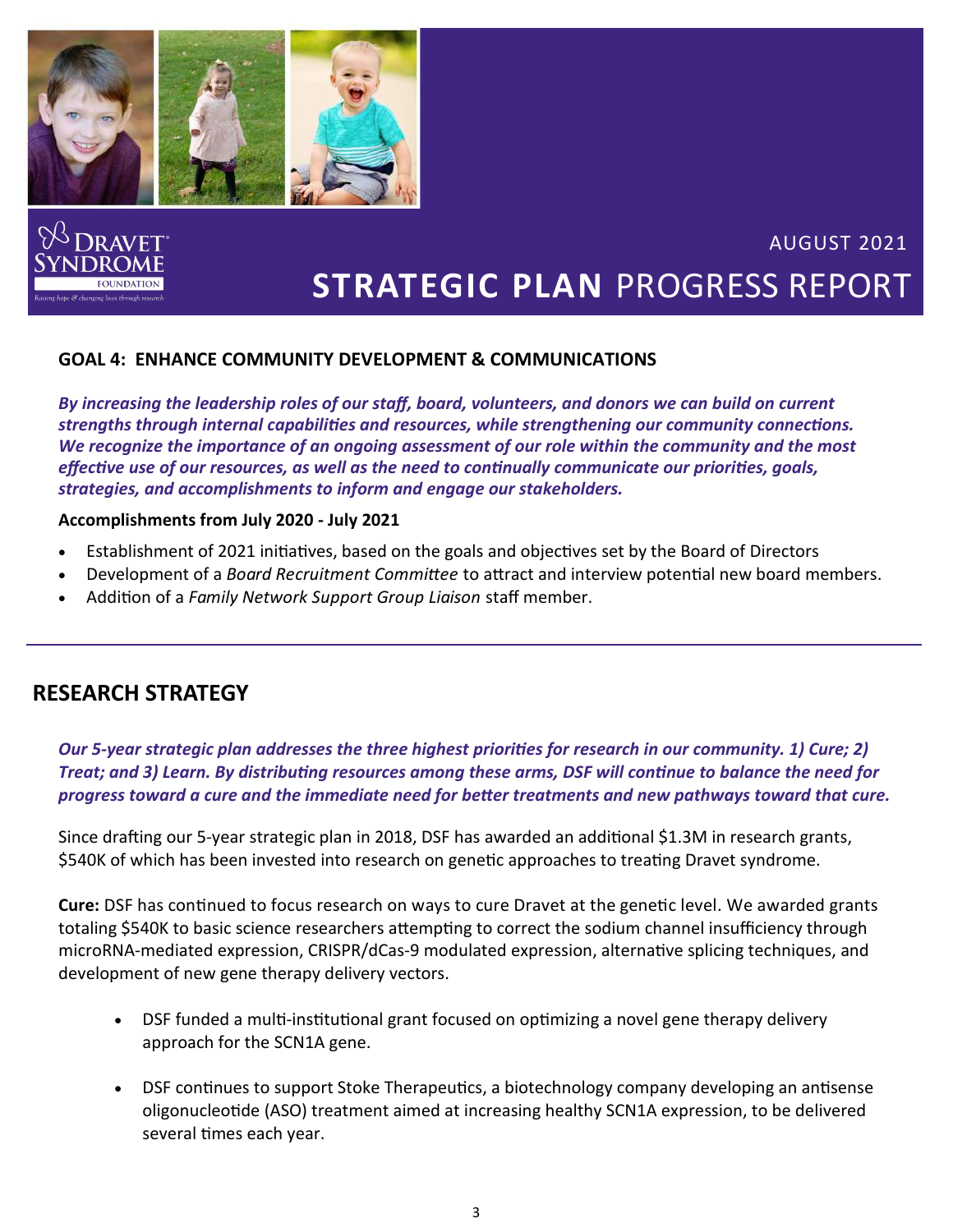

## **RESEARCH STRATEGY** (continued)

- DSF also supports Encoded Therapeutics, a biotechnology company developing a one-time gene therapy that would permanently enhance expression of the remaining healthy copy of SCN1A. Encoded plans to begin enrolling for clinical trials for their therapeutic, ETX101, in late 2021.
- DSF seeks and maintains relationships with biotechnology companies that are in early stages of pre-clinical development of disease-modifying therapies for Dravet syndrome.
- DSF expanded our Clinician-Researcher grant category (\$75K/1 year) to include clinicians-in-training as eligible applicants in order to encourage the career development of clinician-researchers knowledgeable about Dravet syndrome.
- 2. **Treat:** DSF has continued to support the development of clinical treatments aimed at reducing seizures in Dravet syndrome by working with pharmaceutical and biotechnology companies to bring their treatments to the market. In 2020, Zogenix received FDA approval of fenfluramine (Fintepla) and since the Strategic Plan's inception, clinical trials have begun for the following treatments:
	- Tak-935 (Soticlestat, inhibits 24-hydroxycholesterol synthesis to restore glutamate levels) Ovid completed the Phase 2 ELEKTRA study showing safety and tolerability of Tak-935, as well as efficacy to decrease seizure frequency in Dravet syndrome. In March 2021, Ovid handed global rights for Tak-935 back to Takeda. Phase 3 Studies are planned to initiate in late 2021.
	- EPX-100 (clemizole, repurposed antihistamine, 5-HT modulation) Epygenix is currently enrolling for phase 2 ARGUS trial in the US; first patient dosed in November 2020. Received initial approval to proceed with trials in Canada in August 2020.
	- EPX-200 (lorcaserin, repurposed weight-loss drug, 5-HT modulation). Epygenix has been granted orphan drug designation for Dravet syndrome from the FDA and EMA.
	- E2023 (lorcaserin, repurposed weight loss drug- previously Belviq, 5-HT modulation). Eisai Inc. began a Phase 3 trial for lorcaserin in October 2020 and continues enrollment in 2021 across sites in the US and Canada.
	- STK-001 (TANGO, antisense oligonucleotide) A second paper was published detailing the preclinical efficacy of TANGO in a mouse model of Dravet syndrome (Han et al 2020 Science Translational Medicine). The first patient in the MONARCH trial was dosed with Stoke Therapeutics' STK-001 in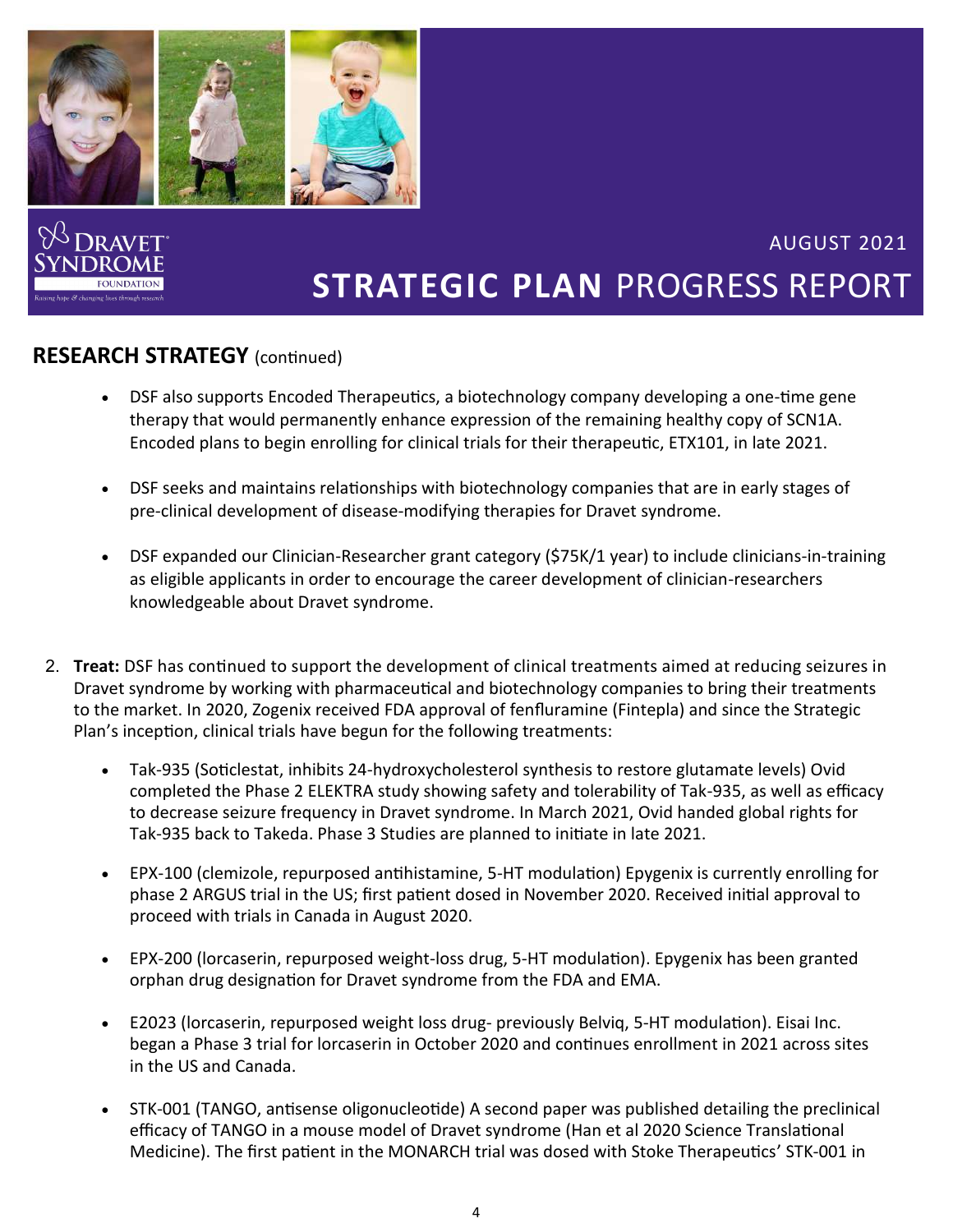

## **RESEARCH STRATEGY** (continued)

late August 2020, and as of August 2021 they have completed dosing patients in the single ascending dose portion of the trial. They continue enrollment for the multiple ascending dose portion of MONARCH in the US and are beginning a similar trial, termed ADMIRAL, in the UK in late 2021 that has been approved to test higher doses of STK-001. Patients completing dosing in MONARCH are eligible for enrollment in an ongoing open-label extension study, SWALLOWTAIL. Initial data from the single ascending dose portion of MONARCH is expected in September 2021.

- 3. **Learn:** While tremendous progress toward better treatments and curing the underlying cause have been made since 2018, there is undoubtedly much to learn about Dravet syndrome and its manifestations in humans. DSF has awarded grants aimed at understanding how SCN1A mutations affect the heart, metabolic pathways, synaptic pathways, and brain development in animal models and humans.
	- DSF funded a research project investigating the adult presentation of Dravet syndrome, including the examination of comorbidities like movement and gait.
	- DSF funded a grant investigating how the brain controls breathing in a mouse model of Dravet syndrome that could help better our understanding of SUDEP risk.
	- DSF funded a fellowship aiming to use machine learning to better predict and detect seizures using a mouse model of Dravet syndrome.
	- DSF supported efforts for two Natural History studies of Dravet syndrome, the BUTTERFLY Study (Stoke Therapeutics) and the ENVISION study (Encoded Therapeutics).